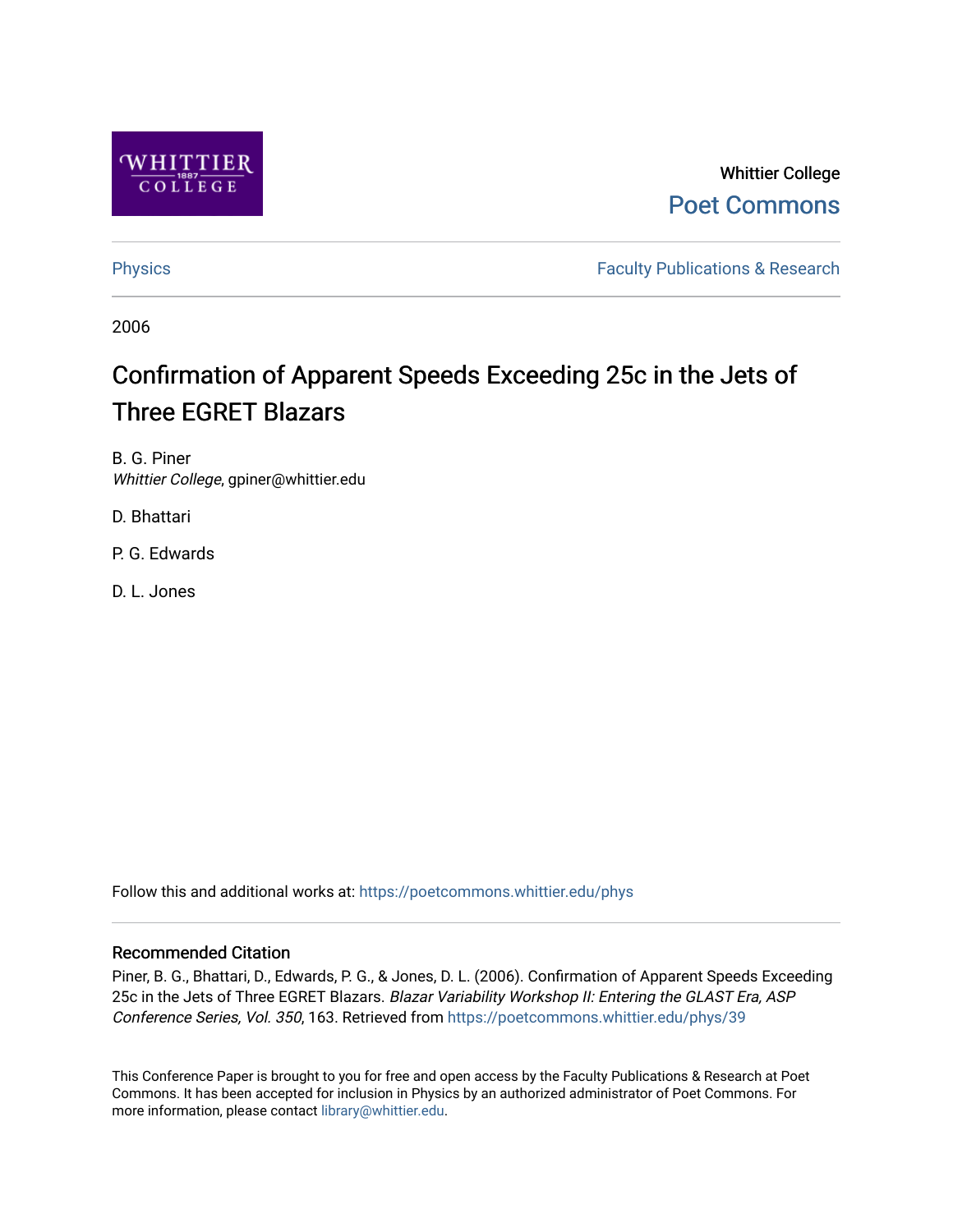# Confirmation of Apparent Speeds Exceeding  $25c$ in the Jets of Three EGRET Blazars

B. G. Piner<sup>1,3</sup>, D. Bhattarai<sup>1</sup>, P. G. Edwards<sup>2</sup>, and D. L. Jones<sup>3</sup>

<sup>1</sup> Dept. of Physics and Astronomy, Whittier College,  $13406$  E. Philadelphia St., Whittier, CA, 90608

<sup>2</sup> Institute of Space and Astronautical Science, Japan Aerospace Exploration Agency, Yoshinodai, Sagamihara, Kanagawa 229-8510, Japan

<sup>3</sup> Jet Propulsion Laboratory, California Institute of Technology, 4800 Oak Grove Drive, Pasadena, CA 91109

Abstract. We present multi-epoch Very Long Baseline Array (VLBA) observations at 22 and 43 GHz of the three EGRET blazars  $0235+164$ ,  $0827+243$ , and 1406−076. These three blazars had been identified as potentially having apparent speeds exceeding 40c in the snapshot VLBA survey of EGRET blazars by Jorstad et al. (2001). Based on six epochs of full-track VLBA observations of each source during 2002 and 2003, we have measured apparent speeds of  $31 \pm 6c$ ,  $26 \pm 4c$ , and  $30 \pm 9c$  in the jets of 0235+164, 0827+243, and 1406–076, respectively  $(H_0=71 \text{ km s}^{-1} \text{ Mpc}^{-1}, \Omega_m = 0.27, \text{ and } \Omega_\Lambda = 0.73)$ . We therefore confirm the presence of ultra-relativistic pattern speeds in these three sources, with the implied lower limit to the bulk Lorentz factor from the observed apparent speeds being  $\Gamma > \sim 25 - 30$ , if the pattern speeds do not exceed the bulk apparent speed.

# 1. Introduction

Since the discovery of apparent superluminal motion in extragalactic jets with VLBI, there have been occasional reports of extremely fast apparent speeds, exceeding 25c or so (e.g., Jorstad et al. 2001; Kellermann et al. 2004). Because the apparent superluminal speed implies a lower limit to the Lorentz factor  $(\Gamma_{min} > (1 + \beta_{app}^2)^{1/2})$ , establishing the peak observed apparent speed establishes a Lorentz factor that must be reached but not greatly exceeded by jet acceleration models. Apparent speeds measured from sequences of VLBI images can be problematic, because there are sometimes ambiguities in component identifications. These important high-speed measurements should therefore be confirmed by multiple VLBI observations of the candidate sources. In this project, we monitored the three blazars  $0235+164$ ,  $0827+243$ , and  $1406-076$ , that had very high measured apparent speeds ( $\sim$  40c) in the VLBA survey of EGRET blazars by Jorstad et al. (2001). Because we concentrated our observing time on these three sources, we were able to achieve image dynamic ranges about a factor of four higher than the images by Jorstad et al (2001).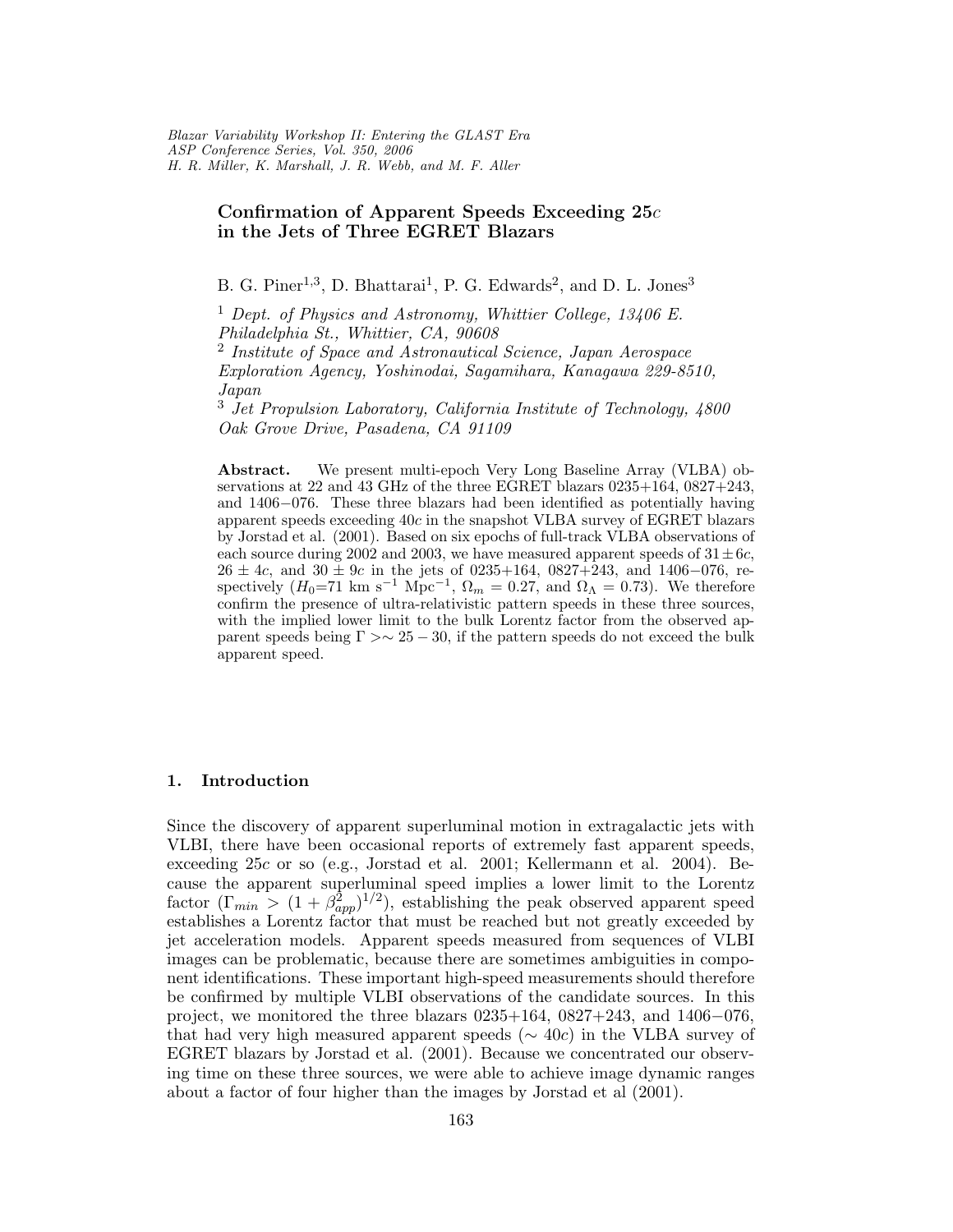164 Piner et al.

## 2. Observations and Data Analysis

We observed the three blazars 0235+164, 0827+243, and 1406−076 each six times with the National Radio Astronomy Observatory's Very Long Baseline Array (VLBA) during 2002 and 2003. Each observation recorded six hours on-source per source. 0235+164 was observed at a frequency of 43 GHz, and 0827+243 and 1406−076 were observed at a frequency of 22 GHz, to match the frequencies used by Jorstad et al. (2001). Dual-circular polarization was recorded in each observation. Total intensity results are reported here; polarization analysis is in progress. The data were calibrated using standard routines from the AIPS software package, and imaging was done using standard CLEAN and self-calibration procedures from the DIFMAP software package. After imaging and self-calibration, the DIFMAP task "modelfit" was used to fit sequences of Gaussian models to the calibrated visibility data.

#### 3. Results

Figure 1 shows separation versus time plots of the model component positions in these three sources. The apparent speeds measured from least-squares fits to the separation versus time are indicated on the figure. The peak apparent speeds in these three sources are  $31 \pm 6c$ ,  $26 \pm 4c$ , and  $30 \pm 9c$  for  $0235 + 164$ ,  $0827 + 243$ , and 1406–076, respectively  $(H_0=71 \text{ km s}^{-1} \text{ Mpc}^{-1}, \Omega_m = 0.27, \text{ and } \Omega_\Lambda = 0.73)$ . The corresponding limits to the bulk Lorentz factor and angle to the line-ofsight (assuming these fastest measured pattern speeds are indicative of the bulk apparent speed of the jet, see Lister, these proceedings) are  $\Gamma > \sim 25 - 30$ , and  $\theta \ll \sim 4^{\circ}$ . Some specific results for the three individual sources are:

- 0235+164:  $(z = 0.94)$  This blazar has a short jet (∼1 mas) to the northnorthwest at 43 GHz. An additional component (C4, apparent speed  $13\pm$ 5c) at a similar separation to C3 but a different position angle has not been shown on Figure 1.
- **0827+243:**  $(z = 0.94)$  Rapid superluminal motion in an eastern jet feature (modeled by the Gaussian components C2, C3, and C4 in Figure 1) is very clear. This motion is shown in the mosaic of VLBA images in Figure 2.
- **1406−076:**  $(z = 1.49)$  This source has a faint jet extending 10 mas to the west at 22 GHz. The fastest component is the 7 mJy component C4.

## 4. Conclusions

VLBI observers (e.g., Kellermann et al. 2004; Jorstad et al. 2005; Piner et al. 2004; this paper) seem to be reaching a consensus on the peak apparent speeds present in the relativistic jet population, at values of about 30c. This then implies maximum bulk Lorentz factors of  $\Gamma \approx 30$  on the parsec-scales sampled by VLBI imaging. This observational limit provides important constraints on models of jet acceleration — models should be able to produce a  $\Gamma = 30$  jet, but should not produce jets with Lorentz factors much in excess of this unless significant deceleration occurs by VLBI scales.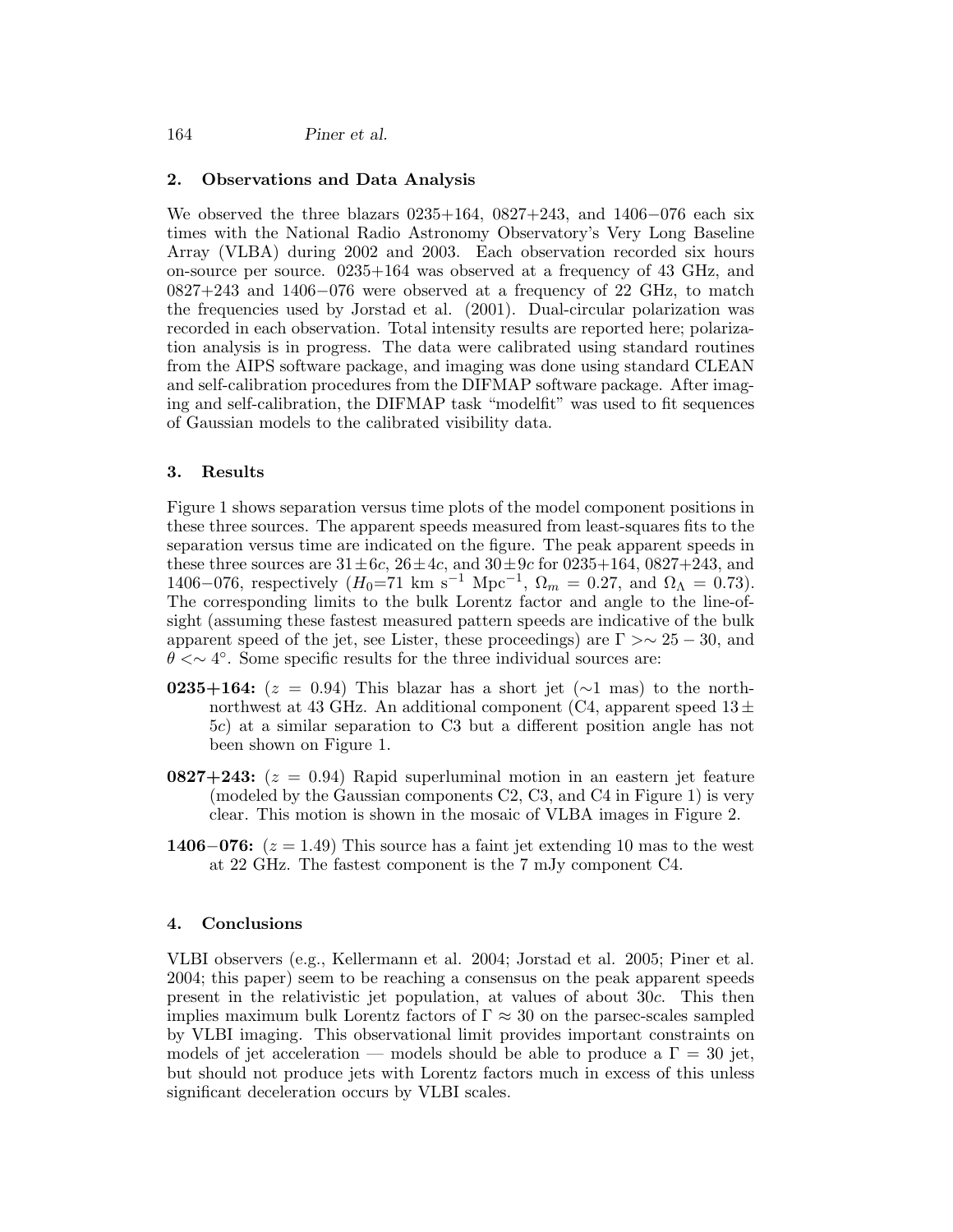

Figure 1. Distances from the core of Gaussian component centers as a function of time. The lines are the least-squares fits to outward motion with constant speed. Fitted apparent speeds are shown next to these lines, for  $H_0=71$ km s<sup>-1</sup> Mpc<sup>-1</sup>,  $\Omega_m = 0.27$ , and  $\Omega_{\Lambda} = 0.73$